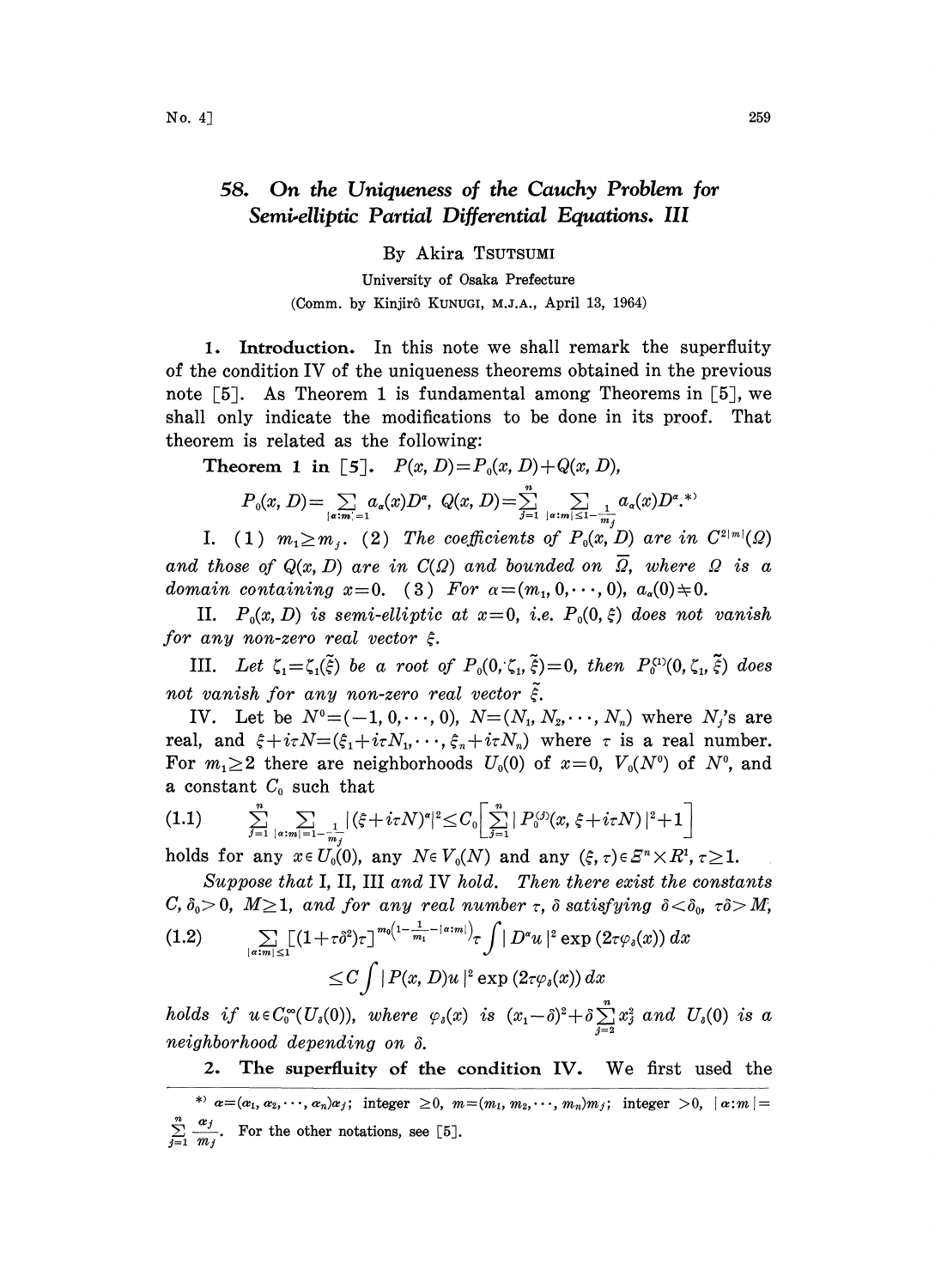$$
\sum_{|\alpha|m|=1}\int |D^au_\sigma|^2\exp{(2\tau\varphi_\delta)}\,dx\leq D_2\int \left[~\left|P_0(x,D)u_\sigma~\right|^2 +(\tau\delta)^2~\right|P_0^{(1)}(x,D)u_\sigma~\right|^2\right.\\\left.+ (\tau\delta)\sum_{j=1}^n\sum_{|\alpha|m|=1-\frac{1}{m_j}}|Du_\sigma|^2~\right]\exp{(2\tau\varphi_\delta)}~dx.
$$

However this term is an estimation of

 $(2\tau \varphi_{\delta}) dx$ 

on the support of  $u_g$ . So the above third term can be replaced by

$$
D_{2}(\tau\delta)\int\sum_{|\alpha|m|=1-\frac{1}{m_{1}}}|Du_{g}|^{2}\exp\left(2\tau\varphi_{\delta}\right)dx.
$$

Then by using (4.9) in [5] (p. 785), for any  $\alpha$ ;  $|\alpha : m| = 1 - \frac{1}{m}$ there exists at least one  $\beta$ ;  $|\beta : m| = 1$  such that

$$
\int |D^{\alpha} u_{g}|^{2} \exp(2\tau \varphi_{s}) dx = C\tau^{-1} \int |D u_{g}|^{2} \exp(2\tau \varphi_{s}) dx
$$

holds.

Thus we get for a constant  $D$ 

$$
(\tau\delta)\sum_{|\alpha|m|=1-\frac{1}{m_1}}\int |Du_{\sigma}|^2\exp(2\tau\varphi_{\delta}))\,dx\leq D\delta\sum_{|\alpha|m|=1}\int |Du_{\sigma}|^2\exp(2\tau\varphi_{\delta})\,dx.
$$

By transfering this term in (5.8) from the right to the left, and by choosing  $\delta$  small properly, we get for a constant  $D'_2$ 

$$
\sum_{|\alpha|m|=1}\int |Du_\sigma|^2\exp{(2\tau\varphi_\delta)}\,dx\!\le\! D_2'\!\int\!\!\mathop{\hskip0pt{1}}\limits |P_0(x,D)u_\sigma|^2\!+\!(\tau\delta)^2\!\mid\! P_0^{\text{(1)}}\!(x,D)u_\sigma|^2\big]\\ \times\exp{(2\tau\varphi_\delta)}\,dx.
$$

Thus in this case we can avoid to use the condition IV. Next we used the condition IV to prove the inequality  $(5.14)$  in [5];

$$
\sum_{j=1}^{n} A_{1-\frac{1}{m_j}} \le D(\tau \delta)^{-1} \left[ A + A_1^{\frac{1}{2}} \left( \sum_{j=1}^{n} A_{1-\frac{1}{m_j}} \right)^{\frac{1}{2}} \right]
$$

where  $A_s$  and  $A$  denote  $\sum_{|\alpha|=s} \int |Du|^2 \exp(2\varphi_s) dx$  and  $\int |P_o(x, D)u|^2$  $\times$ exp  $(2\tau\varphi_{\delta})dx$  respectively for  $u \in C_0^{\infty}(\Omega)$ .

Taking notice that we need the above inequality, to get (1.2), only for  $u \in C_0(U_s(0))$ , we can use (5.15) in [5];

 $\tau(1+\delta^2\tau)A_{1-\frac{1}{m_j}} \leq CA_1$  for each j,  $u \in C_0^{\infty}(U_{\delta}(0))$  and a constant C. By this, we can calculate the following:

$$
A_{1-\frac{1}{m_j}} = (A_{1-\frac{1}{m_j}})^{\frac{1}{2}} (A_{1-\frac{1}{m_j}})^{\frac{1}{2}} \leq C \left[ \tau (1 + \delta^2 \tau) \right]^{-\frac{1}{2}} A_1^{\frac{1}{2}} (A_{1-\frac{1}{m_j}})^{\frac{1}{2}}
$$
  

$$
\sum_{j=1}^{n} A_{1-\frac{1}{m_j}} \leq C' \left[ \tau (1 + \delta^2 \tau) \right]^{-\frac{1}{2}} A_1^{\frac{1}{2}} \left[ \sum_{j=1}^{n} (A_{1-\frac{1}{m_j}})^{\frac{1}{2}} \right]
$$

$$
= 2C' \left[ \tau (1 + \delta^2 \tau) \right]^{-\frac{1}{2}} A_1^{\frac{1}{2}} \left[ \sum_{j=1}^{n} A_{1-\frac{1}{m_j}} \right]^{\frac{1}{2}}
$$

$$
= C'' \left[ \tau (1 + \delta^2 \tau) \right]^{-\frac{1}{2}} \left[ A + A_1^{\frac{1}{2}} \left( \sum_{j=1}^{n} A_{1-\frac{1}{m_j}} \right)^{\frac{1}{2}} \right]
$$

$$
= C'' (\tau \delta)^{-1} \left[ A + A_1^{\frac{1}{2}} \left( \sum_{j=1}^{n} A_{1-\frac{1}{m_j}} \right)^{\frac{1}{2}} \right].
$$